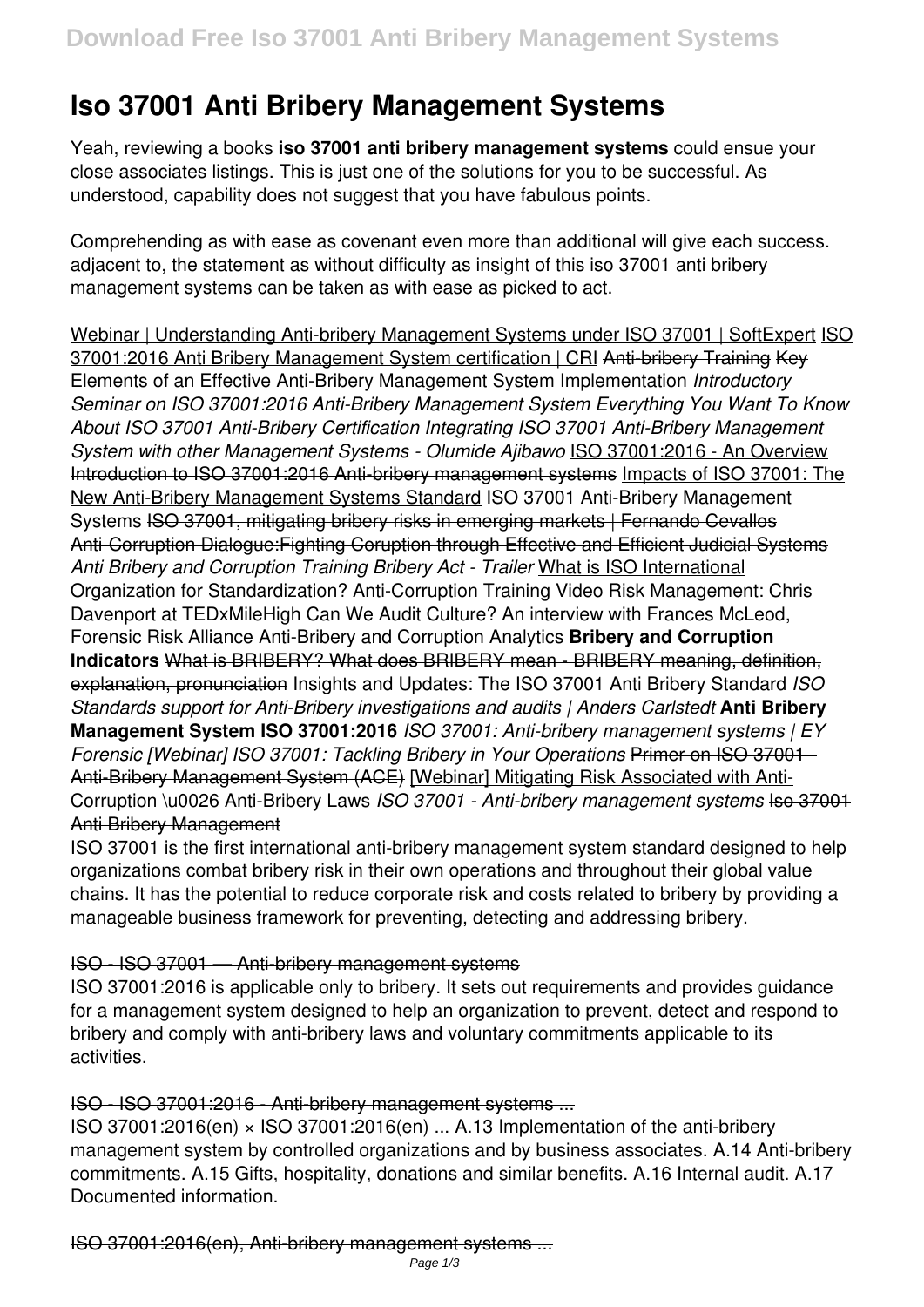A business tool designed to fight bribery is gaining traction. Published just last year, ISO 37001 is the first international anti-bribery management system standard designed to help organizations combat …

# ISO - ISO 37001 Anti-bribery management systems

ISO 37001 (draft) contains a series of measures and controls to help prevent, detect, and address bribery, among them: An anti-bribery policy, procedures, and controls; Top management leadership, commitment and responsibility; Senior level oversight; Anti-bribery training; Risk assessments; Due diligence on projects and business associates; Reporting, monitoring, investigation and review; Corrective action and continual improvement; ISO 37001 SCOPE (from the almost final draft):

# ISO 37001 Anti-bribery Management System - ISO 26000

ISO 37001 is the new international standard for an anti-bribery management systems, replacing BS 10500 in October 2016. ISO 37001 certification will enable your organization to implement controls that will help your organization to prevent, detect and address bribery and promote an ethical business culture.

# ISO 37001 – SMG

Launched in 2016, ISO 37001, also known as Anti-Bribery Management Systems, was created to establish a corporate framework to prevent, detect and investigate cases of bribery and corruption. Bribery is a widespread phenomenon.

# What is ISO 37001 ABMS? - Anti-Bribery Management Systems ...

The Central Warehousing Corporation (CWC) on Wednesday became the first Public Sector Undertaking to be awarded with certification ISO: 37001: 2016 for establishing, implementing, and maintaining ...

# Central Warehousing Corp gets certification for anti ...

ISO 37001 standard provides requirements for establishing, implementing, maintaining, reviewing and improving an anti-bribery management system. This standard is designed for all types of organizations from any sector and for any type of bribery they may face.

#### ISO 37001 Anti-Bribery - Training Courses & Certification ...

ISO: 37001 is meant for establishing, implementing, and maintaining an Anti-Bribery Management System in the Organisation. "It is exhibitive of our sustained resolve and commitment to contain ...

# Central Warehousing Corp gets certification for anti ...

ISO 37001 certifies that your organisation has implemented reasonable and proportionate measures to prevent bribery. These measures involve top-level leadership, training, bribery risk assessment, due diligence adequacy, financial and commercial controls, reporting, audit, and investigation.

#### ISO 37001: Anti-Bribery Management System | ABAC®

An Anti-bribery Management System is the establishment of a closed-loop control architecture that establishes, implements, maintains, reviews and improves management strategies and objectives which address the specific requirements of ISO 37001 standard.¬ Even though the nature of an organization differs from one another, this standard addresses management objectives for the prevention of bribery in these contexts: